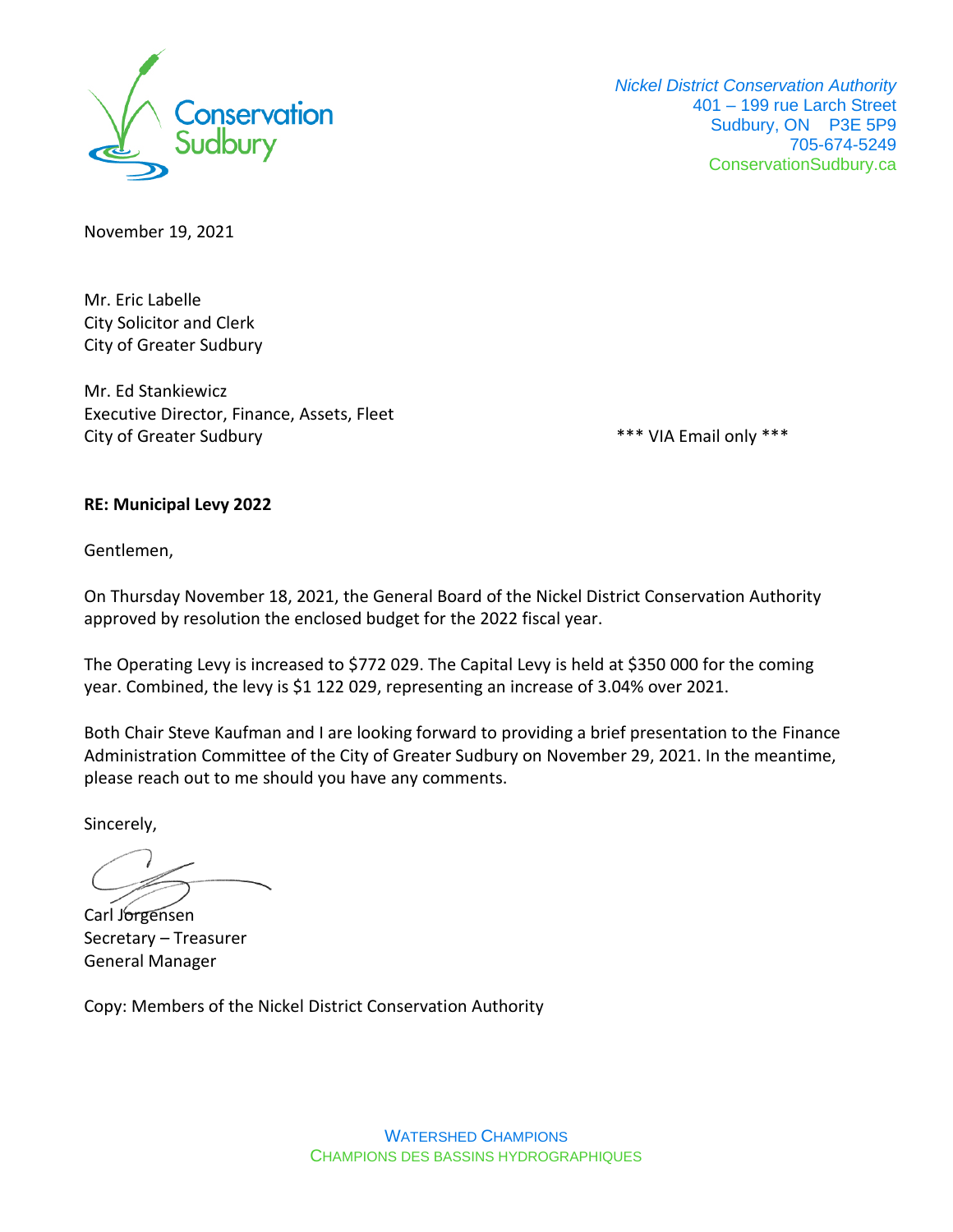| <b>2022 Operating Budget</b>                     | Approved 2021/11/18 |
|--------------------------------------------------|---------------------|
|                                                  |                     |
| Revenue                                          |                     |
| <b>Operating Levy</b>                            | 772,029             |
| Capital Levy                                     | 350,000             |
| <b>Provincial Grants</b>                         | 195,453             |
| <b>Federal Grants</b>                            | 158,693             |
| Self-Generated                                   | 444,425             |
| Foundation                                       | 132,800             |
| Other Revenue                                    | 69,031              |
| <b>Total Revenue</b>                             | 2,122,431           |
| <b>Expenditures</b>                              |                     |
| <b>Corporate Services</b>                        | 438,835             |
| <b>Education &amp; Engagement</b>                | 320,304             |
| <b>CA Lands</b>                                  | 214,000             |
| Planning & Development Services                  | 319,856             |
| Water Risk Management                            | 407,976             |
| Watershed Stewardship                            | 117,649             |
| Contingency                                      | 35,190              |
| Capital: Projects or Reserves                    | 350,000             |
| <b>Total Gross Expenditures</b>                  | 2,203,810           |
| <b>Operating Profit or -Loss</b>                 | $-81,379$           |
| <b>Addition of Restricted Reserves</b>           | 81,379              |
| <b>Less Contributions to Restricted Reserves</b> | 0                   |
| <b>Net</b>                                       | 0                   |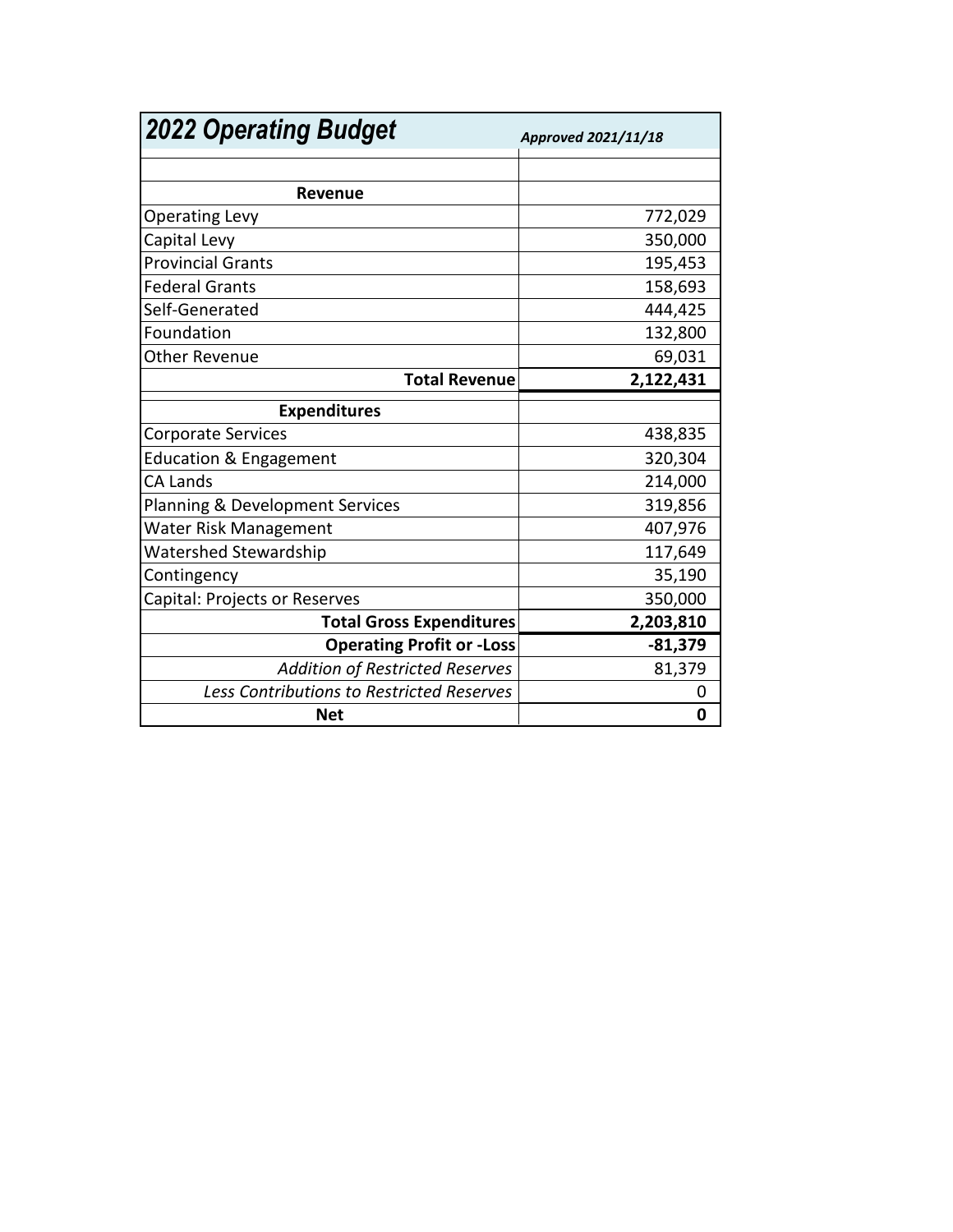| <b>Corporate Services</b>                 |          |
|-------------------------------------------|----------|
| Revenue                                   |          |
| <b>Operating Levy</b>                     | 363,294  |
| Other                                     |          |
| <b>Provincial Funding</b>                 | 13,853   |
| <b>Total Revenue</b>                      | 377,147  |
|                                           |          |
| <b>Expenditures</b>                       |          |
| Communications                            | 92,358   |
| Office at 199 Larch                       | 58,400   |
| <b>Financial Management</b>               | 68,583   |
| Goverance                                 | 77,126   |
| Human Resource Management                 | 48,626   |
| <b>Information Management</b>             | 77,742   |
| Overhead                                  | 16,000   |
| <b>Total Expenditures</b>                 | 438,835  |
| <b>Required Draws on Reserve</b>          | 20,000   |
| <b>Net</b>                                | -41688   |
|                                           |          |
|                                           |          |
| <b>Education &amp; Engagement</b>         |          |
| <b>Revenue</b>                            |          |
| <b>Operating Levy</b>                     | 72,904   |
| School Visit Fees (Self Generated)        | 32,000   |
| <b>Bitobig Camp Fees (Self Generated)</b> | 96,525   |
| Sponsorships (Self-Generated)             | 21,000   |
| <b>Employment Grants (Other)</b>          | 27,000   |
| Foundation                                | 76,400   |
| Other                                     | 1,000    |
| <b>Total Revenue</b>                      | 326,829  |
|                                           |          |
| <b>Expenditures</b>                       |          |
| <b>School Visit Programming</b>           | 137,904  |
| Summer Camp (Bitobig)                     | 101,800  |
| <b>Fast-Flowing Water</b>                 | 21,000   |
| Foundation                                | 56,400   |
| Other                                     | 3,200    |
| <b>Total Expenditures</b>                 | 320,304  |
| <b>Required Draws on Reserve</b>          | $-6,525$ |
| <b>NET</b>                                | 0        |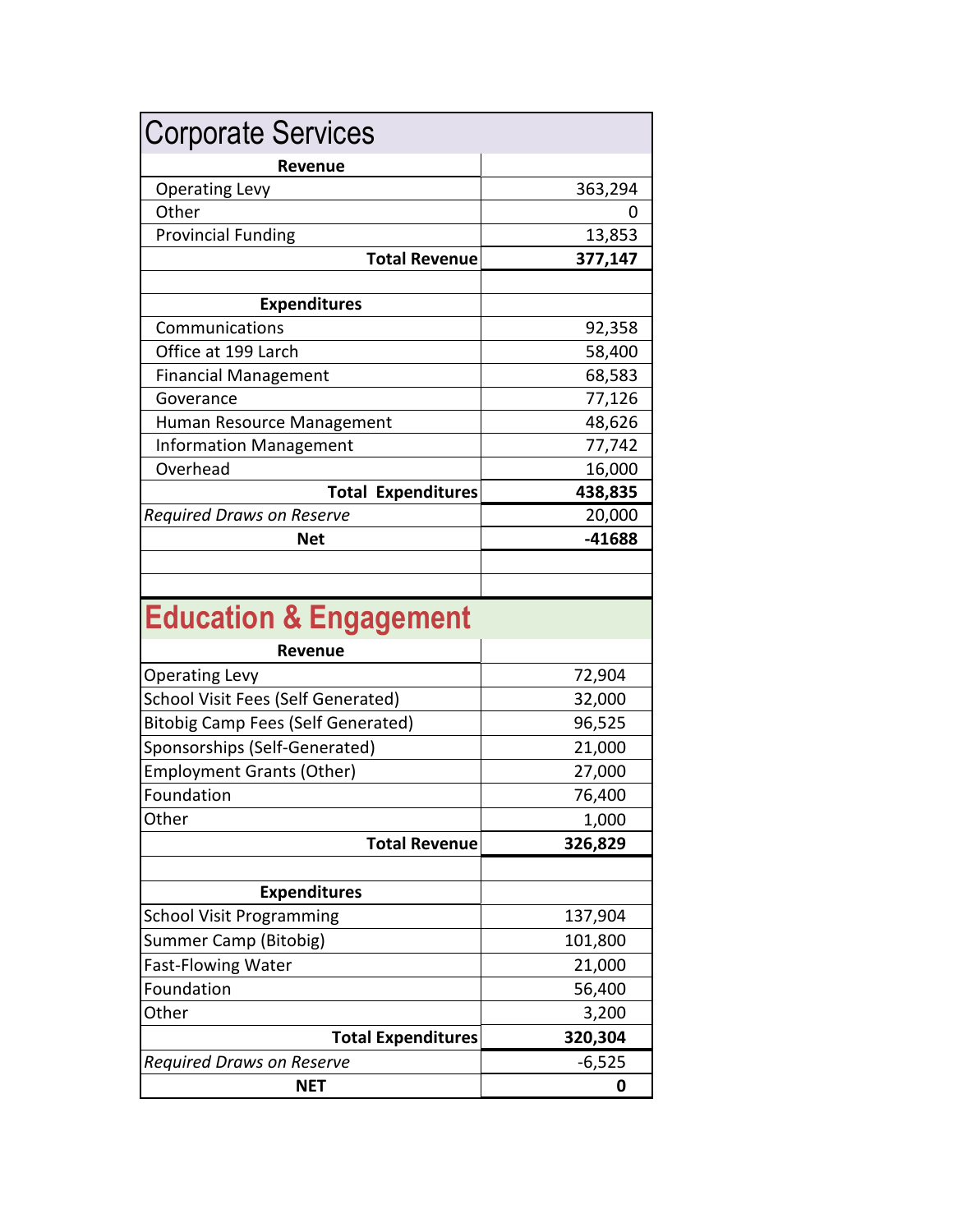| <b>Conservation Lands</b>                                                |                 |
|--------------------------------------------------------------------------|-----------------|
|                                                                          |                 |
| <b>Revenue</b>                                                           |                 |
| General Levy                                                             | 82,500          |
| Land Leases (Self Generated)<br><b>Employment Grant (Self Generated)</b> | 120,000         |
| Foundation                                                               | 4,900           |
| Other                                                                    | 56,400<br>5,600 |
| <b>Total Revenue</b>                                                     | 269,400         |
|                                                                          |                 |
| <b>Expenditures</b>                                                      |                 |
| Lands and Trails Management                                              | 68,000          |
| <b>Facility Maintenance</b>                                              | 20,000          |
| <b>Municipal Taxes</b>                                                   | 54,600          |
| <b>Insurance and Utilities</b>                                           | 15,000          |
| Foundation                                                               | 56,400          |
| Other                                                                    | $\Omega$        |
| <b>Total Expenditures</b>                                                | 214,000         |
| <b>Required Draws on Reserve</b>                                         | $\Omega$        |
| NET                                                                      | 55,400          |
|                                                                          |                 |
| <b>Planning &amp; Development</b>                                        |                 |
| <b>Revenue</b>                                                           |                 |
| <b>Operating Levy</b>                                                    |                 |
|                                                                          | 140,779         |
| Provincial Funding - Sec.39<br>Section 28 Permit Fees                    | 3,555           |
|                                                                          | 45,000          |
| Legal Reviews                                                            | 27,000          |
| <b>Planning Fees</b>                                                     | 53,000          |
| <b>Building Permit Reviews</b>                                           | 45,000          |
| <b>Review Fees (Self Generated)</b>                                      | 170,000         |
| <b>Total Revenue</b>                                                     | 314,334         |
|                                                                          |                 |
| <b>Expenditures</b>                                                      |                 |
| <b>Development Planning</b>                                              | 105,623         |
| Permitting and Enforcement                                               | 196,233         |
| Overhead                                                                 | 18,000          |
| <b>Total Gross Expenditures</b>                                          | 319,856         |
| <b>Reserve Draw</b>                                                      | 0               |
| <b>Net</b>                                                               | $-5,522$        |